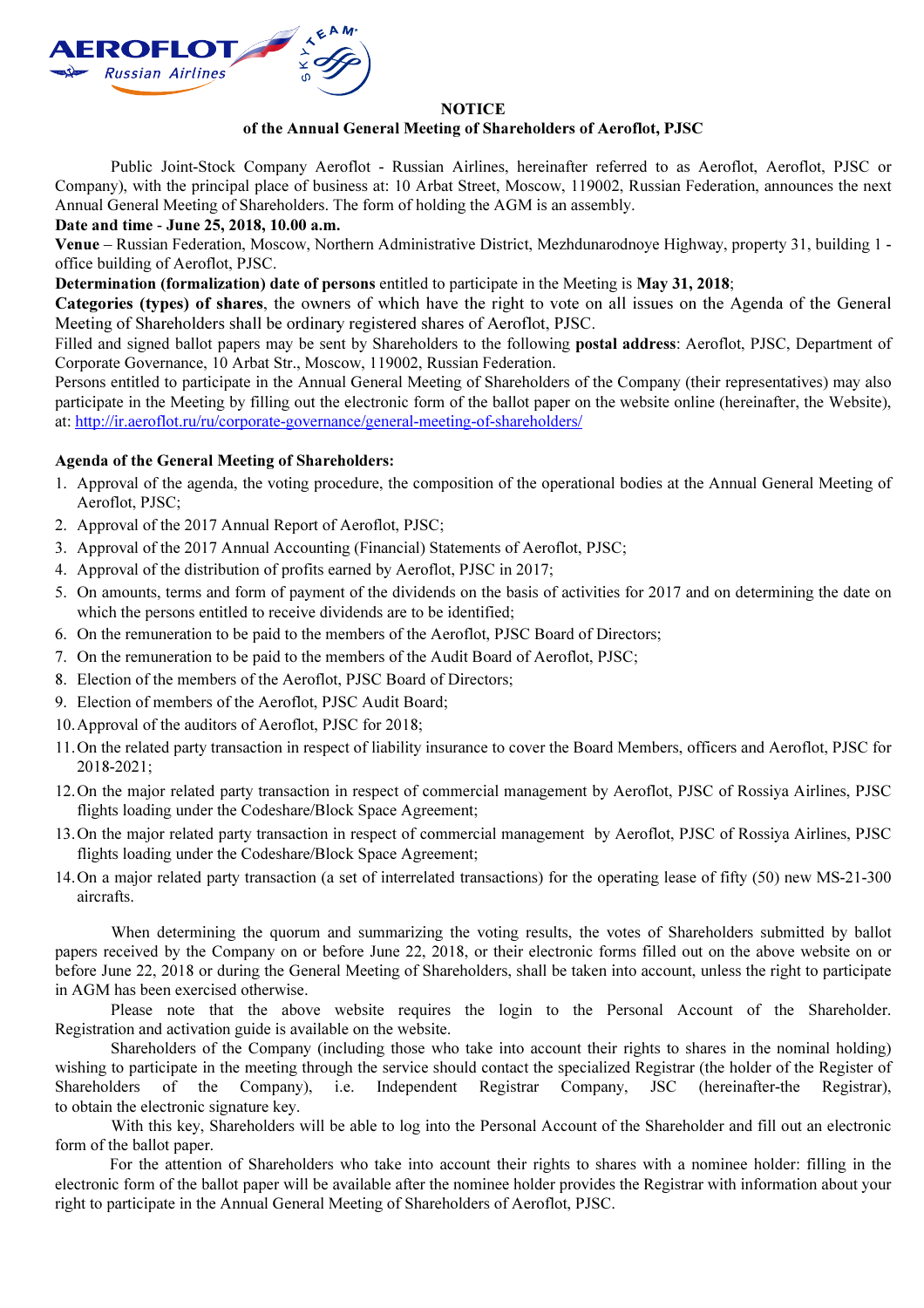The information (materials) provided to Shareholders in preparation for the General Meeting, can be obtained from 31 May to 25 June, 2018 on weekdays from 9:30 a.m. until 05:00 p.m. (until 04:00 p.m. on Friday) at the following addresses:

- 1) Aeroflot, PJSC, Department of Corporate Governance, 10 Arbat Str., Moscow, 119002, Russian Federation
- 2) 107076, Moscow, 18 Stromynka Str., building 5B, operating room of the Central Office of Independent Registrar Company, PJSC (the Registrar).

Registration of participants of the Annual General Meeting of Shareholders and issuance of invitation cards to the Meeting will be held at the above venue of the AGM on June 25, 2018 from 08:00 until the end of the discussion of the last item on the Agenda of the General Meeting on which there is a quorum.

To register as a participant in the Meeting, a shareholder must have an identity document (Internal Passport). To participate in the Meeting, there must also be a set of ballot papers received by Shareholders by mail.

Participants of the Meeting, representing interests of Shareholders and whose powers are not registered with the Registrar, must submit a power of attorney issued in accordance with the requirements of Paragraphs 4 and 5 of Article 185 of the Civil Code of the Russian Federation or certified by a notary. Representatives of legal entities must also submit documents certifying their authority to act on behalf of a legal entity.

Holders of voting shares voting against the decision on the major related party transaction (a set of interrelated transactions) for the operating lease of fifty (50) new МС-21-300 aircrafts (hereinafter, the Transaction) or Shareholders, who did not participate in voting on this item, in accordance with Paragraph 1 of Article 75 of the Federal Law "On Joint Stock Companies" shall be entitled to request for the redemption of all or part of their shares by the Company.

The redemption price of one ordinary registered non-certificated share redeemed by the Company at the request of a Shareholder is 147.22 rubles for one ordinary registered non-certificated share.

The redemption price of the Company's shares is determined by the decision of the Board of Directors with the engagements of an independent appraiser.

Shareholders' requests shall be submitted to the Registrar at the address: 107076, Moscow, 18 Stromynka Str., building 5B. The request must specify: information that allows to identify the shareholder who submitted the request (name, surname, patronymic (full name) of the shareholder; place of residence (location) of the shareholder; passport data (information on state registration) of the shareholder), the number, category (type) and the state registration number of the issue of shares, the redemption of which is requested by the shareholder.

Share redemption requests must be filed or withdrawn within forty five (45) days from the date of decision of the General Meeting of Shareholders to grant (give) consent to the Transaction by the Company, that is, from June 26, 2018 through August 09, 2018. Share redemption requests or their withdrawals shall be deemed submitted to the Company on the day of their receipt by the Registrar from a shareholder, registered in the Register of Shareholders of the Company, or on the day of receipt by the Registrar from the nominal holder of shares registered in the Register of Shareholders of the Company a message with the intention of such shareholder.

Until the Company redeems the number of shares specified by the shareholder in the request, the shareholder shall not be entitled to make transactions with third parties related to the alienation or encumbrance of such shares, and the Registrar shall make the relevant entry in the Register of Shareholders of the Company. A shareholder may revoke a share redemption request in the manner similar to the procedure for the submission of the request within the terms set for resubmitting the share redemption request. It shall be allowed to withdraw the share redemption request only in respect of all shares of the Company submitted for redemption.

A shareholder not registered in the Register of Shareholders of the Company shall exercise the right to request redemption of the Company's shares by giving the relevant instructions to the person who takes account for its rights to the Company's shares. In this case, such instructions shall be given in compliance with the laws of the Russian Federation on securities and shall specify the number of shares requested to be redeemed by the shareholder.

From the date of receipt by the nominee holder of the shares of instructions from the shareholder on exercising the right to request redemption of shares and until the day of making an entry on the transfer of rights to such shares to the Company via the account of the specified nominee or until the date of receipt by the nominee holder of information on the receipt by the Registrar of the shareholder's withdrawal of the request, a shareholder shall not be entitled to dispose of the shares submitted for redemption, including to transfer them as security or to encumber them in any other ways, in respect of which the nominee holder, without the instruction of the shareholder, makes an entry on the establishment of such a restriction on the account where the rights to the shares of the shareholder who submitted such a request are accounted for.

After 45 days given to shareholders to submit requests to the Company for the redemption of their shares, the Company shall redeem the shares within 30 days, that is, between August 10, 2018 and September 08, 2018.

Shares subject to redemption shall be paid up at the expense of the Company's funds by wire transfer.

Payment of shares to persons registered in the Register of Shareholders of the Company shall be made by transferring funds to Bank accounts provided to the Registrar. The obligation of the Company shall be deemed fulfilled from the date of crediting funds to the credit institution where the person entitled to receive such payments has its bank account, and if such person is a credit institution - to its account. In case bank account details are unavailable or it is impossible to transfer funds to the bank account due to circumstances beyond the control of the Company, the relevant funds for the shares redeemed by the Company shall be transferred to the notary deposit at the location of the Company.

Payment of shares to persons not registered in the register of shareholders of the Company shall be made by transferring funds to the Bank account of the nominal holder of shares registered in the register of shareholders of the